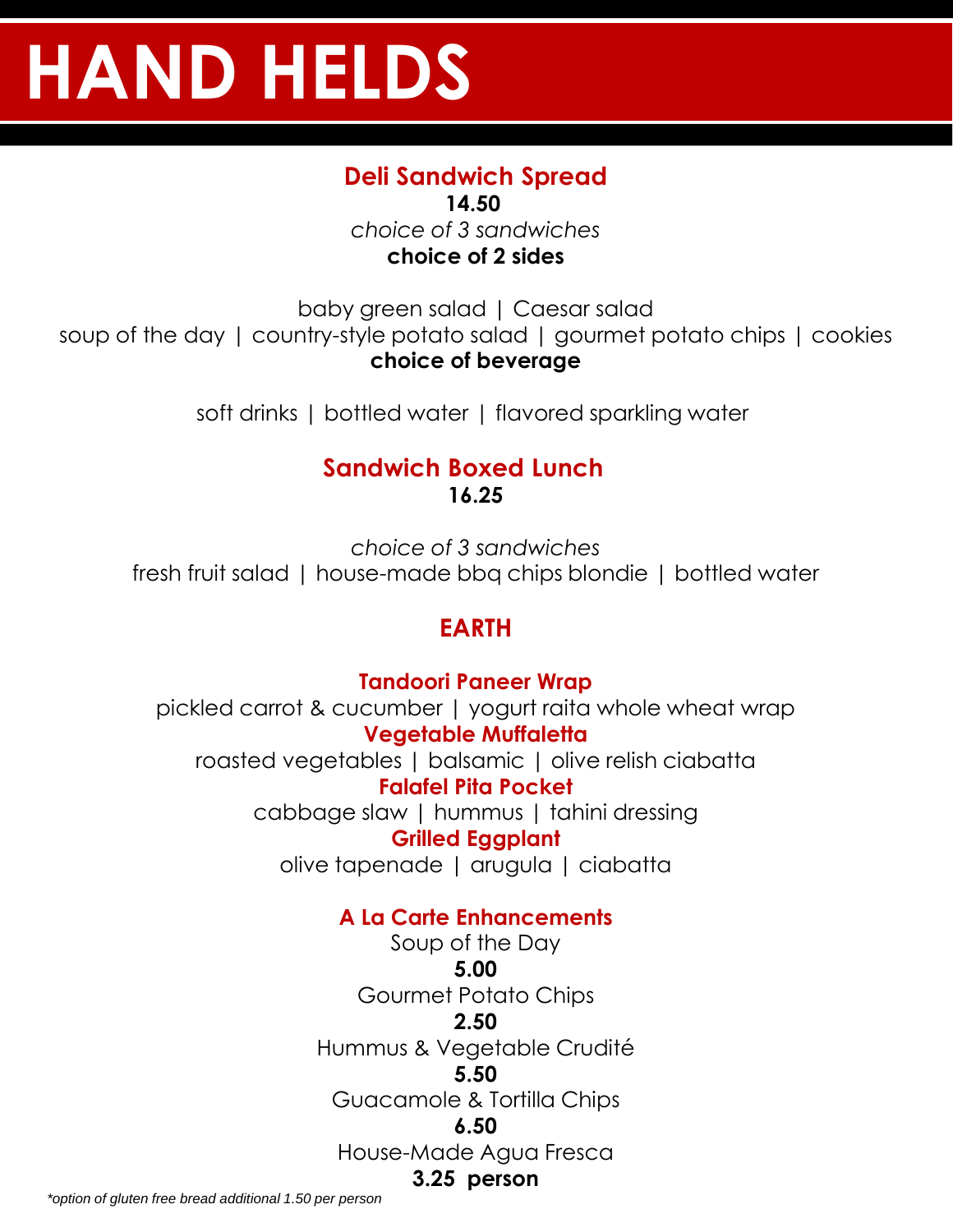# **HAND HELDS**

# **SEA**

**Grilled Salmon BLT** avocado | rosemary aioli sourdough **Maryland Crab Salad** baby leaf lettuce | red onion | tomato ciabatta **Cajun Shrimp Wrap** shredded lettuce | plum tomatoes smoked paprika aioli

# **LAND**

#### **Roast Beef**

crispy onions | gorgonzola cheese horseradish sauce | brioche roll

## **Achiote Rubbed Steak Wrap**

grilled onions | peppers | romaine cilantro chimichurri

## **House Roasted Turkey**

organic baby spinach roasted shallot spread | sesame kaiser

## **Smoked Turkey**

apple-wood bacon | grilled onion honey mustard | potato roll

## **Mozzarella BLT**

roasted tomato | turkey bacon green leaf lettuce | multigrain bread

#### **Smoked Ham**

arugula | boursin cheese apricot spread | ciabatta

#### **Grilled Buffalo Chicken Wrap**

shredded lettuce | bleu cheese tomato | red onion

#### **Italian Combo**

ham| sopressetta | salami | provolone spicy pepper relish | baguette

#### **Grilled Chicken Caesar Wrap**

shredded romaine | parmesan | tomato

#### **Pesto Grilled Chicken**

fresh mozzarella | pesto mayo | tomato rosemary bun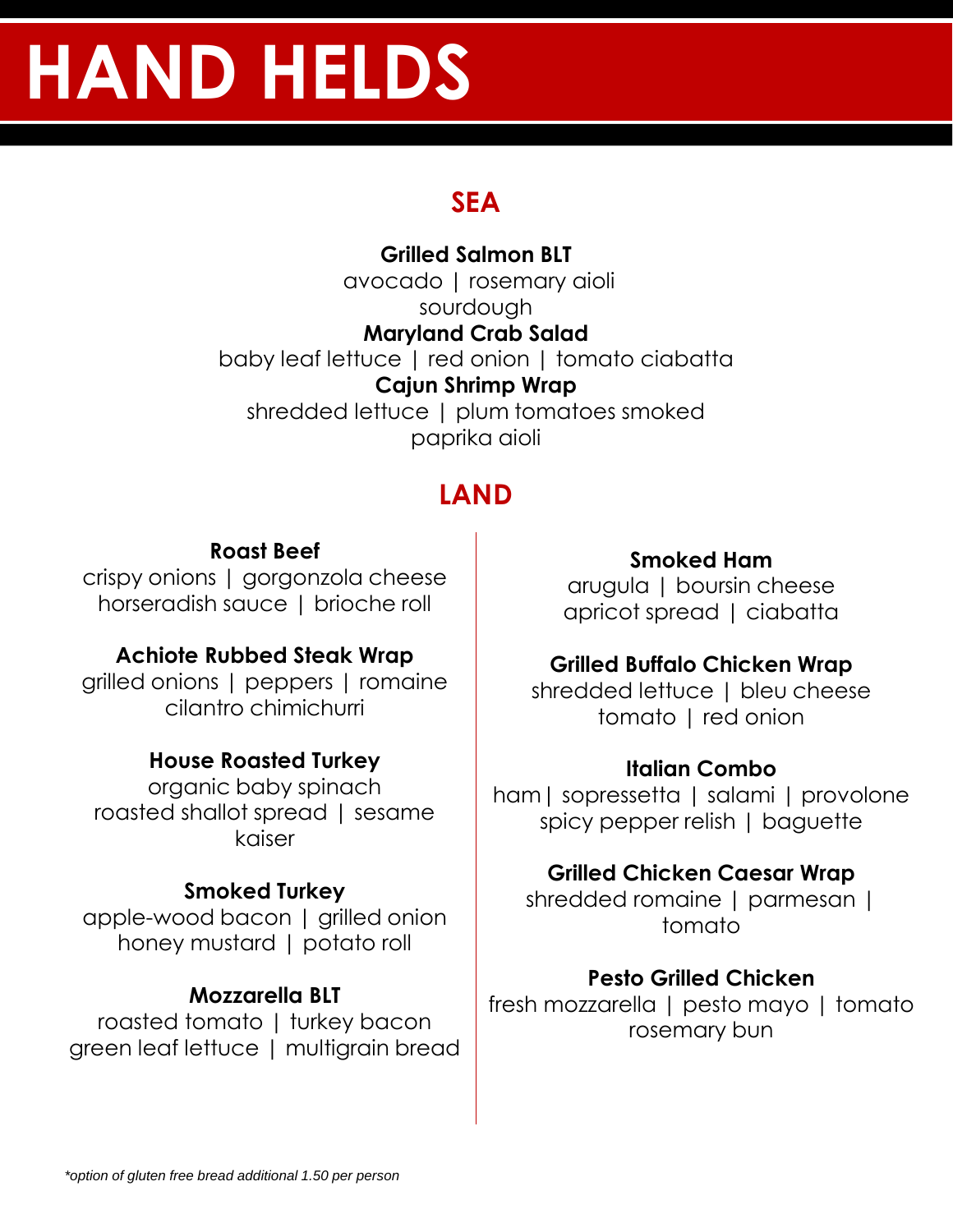# **LUNCH**

# **The Tailgate 16.50**

# *choice of 3*

Hot Dog | Turkey Burger | Beef Burger | Black Bean Burger

# *Accompaniments*

green leaf lettuce | red onion| tomato | variety of cheeses assorted condiments | rolls | country style potato salad | fruit salad

> Mixed Green Salad balsamic dressing | ranch dressing

Petite Vanilla & Chocolate Cupcakes

## **Spring Salad Bowl 15.75**

crisp romaine lettuce | spinach | kale | cherry tomatoes | cucumber carrots | edamame | mushrooms | kalamata olives | roasted sweet onions parmesan | wild rice | croutons | dried cranberries | sunflower seeds balsamic dressing | buttermilk avocado dressing

# *choice of 2*

Grilled Marinated Chicken Breast | Fried Buffalo Chicken Montreal Spiced Flank Steak (*additional 1.25*) | Cajun Shrimp (*additional 1.75*) | Pesto Salmon (*additional 2.25*) | Blackened Tofu

Assorted Silver Dollar Rolls | Opera Torte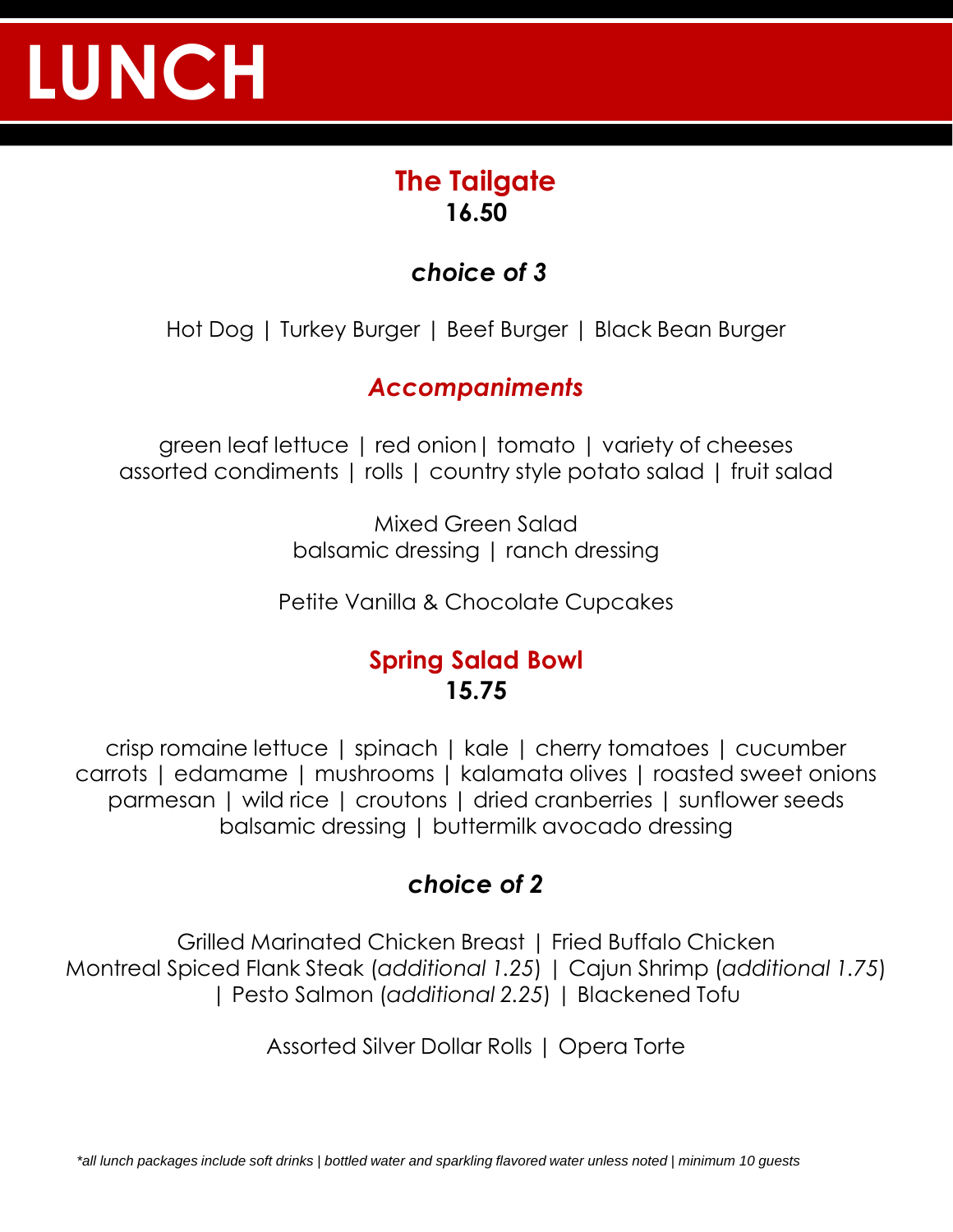# **LUNCH**

### **Salad Box Lunch 16.25**

*Chicken Caesar* romaine | tomato | red onion | parmesan | croutons | Caesar dressing

Steak Cobb Salad romaine | mesclun greens | tomato | roasted corn | avocado | sliced egg fried onions | cucumber | apple-wood bacon | croutons bleu cheese | ranch dressing

Portobello Mixed Greens tomato | cucumber | bell peppers | sweet corn | carrots | farro balsamic dressing

Rosemary Silver Doller Roll | Fresh Fruit Salad | Blondies | Bottled Water

#### **Cobb Salad Lunch 16.75**

crisp romaine lettuce | mesclun greens | tomato | roasted corn | avocado chopped egg | fried onion | cucumber | Applewood bacon | croutons | crumbled bleu cheese | shredded cheddar ranch dressing | balsamic dressing

#### *choice of 2*

Fried Buffalo Chicken | Grilled Marinated Chicken Breast | Montreal Spiced Flank Steak (*additional 1.25*) | Cajun Shrimp (*additional 1.75*) | Pesto Salmon (*additional 2.25*) | Blackened Tofu

Bacon Cheddar Scallion Biscuits | Strawberry Short Cake